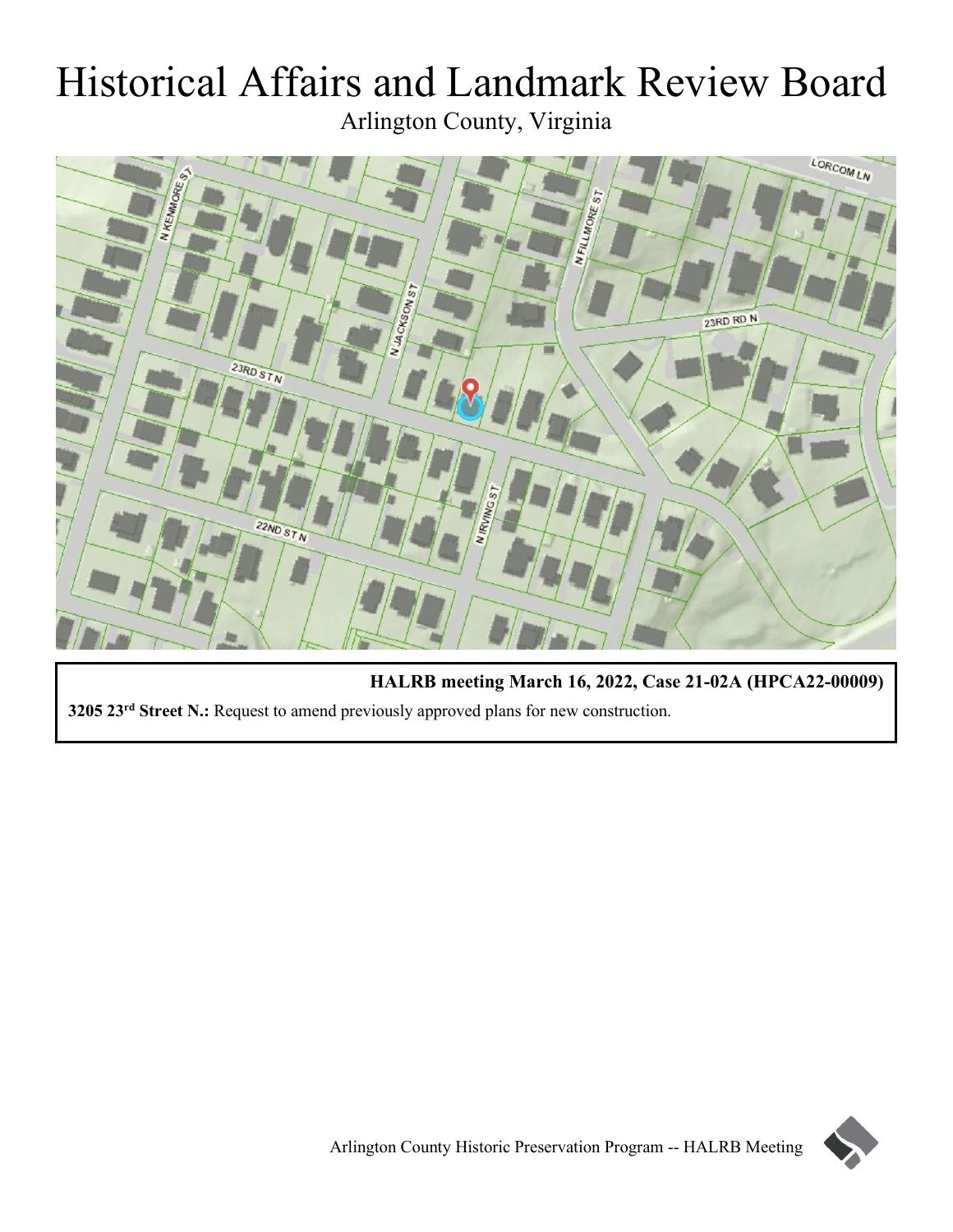

#### HISTORICAL AFFAIRS AND LANDMARK REVIEW BOARD ARLINGTON COUNTY, VIRGINIA

## **CERTIFICATE OF APPROPRIATENESS STAFF REPORT**

| TO:          | Historical Affairs and Landmark Review Board (HALRB) |
|--------------|------------------------------------------------------|
| <b>FROM:</b> | Mical Tawney, Historic Preservation Specialist       |
| DATE:        | March 10, 2022                                       |

# **SUBJECT:** 3205 23rd Street North, CoA 21-02A, Maywood Local Historic District

#### **Background Information**

The property at 3205 23rd Street North, a contributing Craftsman-styled house, was described in the 2003 *Maywood National Register Nomination Form* as follows:

The three-bay-wide, wood-frame dwelling rests on a solid parged foundation with a raised basement. It is clad in lapped wood siding on the first story and wood shingles on the dormers and has a side-gable roof sheathed in asphalt shingles. It has a one-story, three-bay, wood-frame front porch on Tuscan columns and one-over-one wood-sash windows. Window and door surrounds are unmitered with a projecting backband. Other notable features include a shed-roof dormer with a low balustrade, wide, overhanging eaves, and a vinyl cornice and soffit.

In November 2019, the HALRB approved CoA 19-23 to allow the owners to demolish the existing rear deck on the property and to construct a new rear addition, deck, and driveway. The addition proposed to include a basement level, a first floor, and a second floor. The applicants were not able to start work on their addition before their property was damaged in a fire in March 2020.

In April 2021, the HALRB approved CoA 21-02 which allowed the owners to demolish their existing fire-damaged pre-1923 house and replace it with a new two-story Craftsman-inspired dwelling with a basement built into the slope of the rear of the house (and on the condition that the new foundation be parged or clad in brick rather than be composed of stamped concrete). Additionally, the HALRB, utilizing their setback modification authority via the Arlington County Zoning Ordinance Section 15.7.4, determined the proposed front and side setbacks of the new house were consistent with the streetscape in Maywood and the *Maywood Design Guidelines* and the new house would occupy the footprint of the existing contributing houses.

#### **Proposal**

The applicants are proposing several amendments to the original CoA 21-02. The new plans call for a few changes to the basement windows along the west (left) and east (right) elevations. The original plan noted three basement level windows along the west elevation, but the applicants have since changed this to only two windows. The middle double-hung-sash window noted on the original drawings is being removed;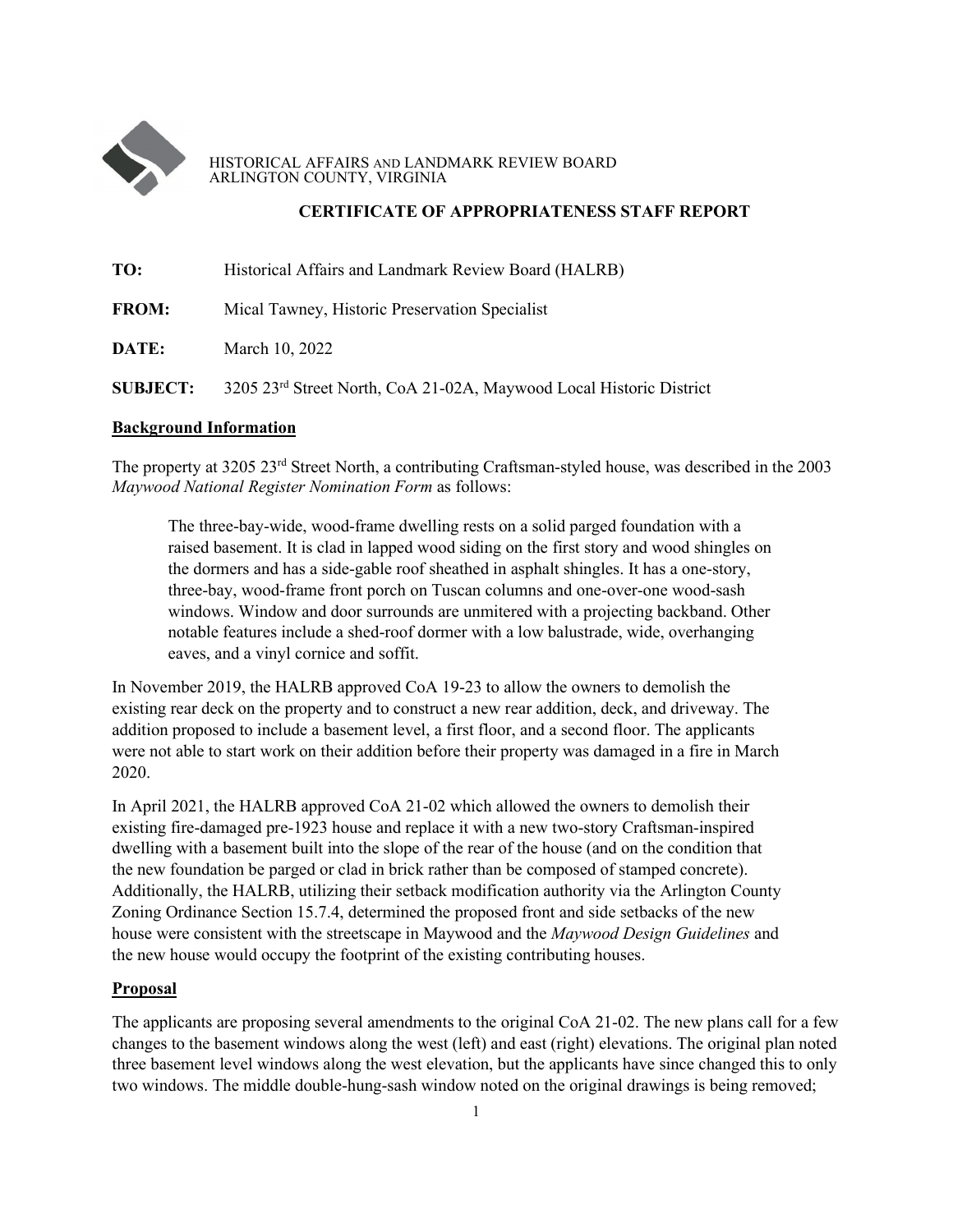the other windows will remain. Along the east elevation, the applicants are requesting that the window to the south of the side entrance (originally a tri-partite window) be replaced with a double-hung-sash window. All other windows at this level will remain the same.

Additionally, the applicants are requesting changes to the side entrance located along the east (right) elevation. The original plan included a flight of stairs leading to a landing at the top to access the side entrance along this elevation; the stairs were front facing (access granted from the south elevation). The new proposal would lower the side entrance and a smaller set of stairs (access granted from the east elevation) would be used instead. The new stairs would be composed of pressure treated wood and feature two handrails on either side. The door with an awning would remain unchanged.

Along the façade (south elevation), the applicants want to remove the previously approved handrail at the main entrance. Additionally, the proposed driveway along the east elevation of the house would be changed from a driveway with two concrete strips to a completely permeable driveway; the entrance to the driveway will use the existing curb cut.

This application also includes several landscape changes. The applicants are proposing the construction of a rain garden in the northeast corner of the rear yard. The rain garden would have a 20' x 16' bioretention basin, a gravel diaphragm, and a spillway area along its north elevation. Additionally, three trees are proposed for removal. It should be noted that two of these trees do not meet the size requirements for HALRB review: Tree #2 (Eastern Redbud; 10 DBH; located along south elevation) and Tree #10 (Eastern Redbud; 4,4 DBH; located near rear screened in porch). As such, neither of these trees needs to be considered as part of this application. However, the third tree, Tree #8, does require HALRB review. Tree #8, an Eastern Redcedar, is located along the west elevation of the property and measures 16 DBH. Given the footprint of the proposed new house, the applicant is requesting the removal of this tree.

#### **DRC Review**

The Design Review Committee (DRC) considered this application at its March 2, 2022, virtual meeting. The Historic Preservation Program (HPP) staff gave a quick summary of the proposal and noted that the proposed plans were shared with a County Urban Forester. The Forester had two questions regarding the trees: 1) could the house be moved 8 feet over to avoid Tree #8; and 2) could the rain basin be moved slightly to avoid the critical root zone of Tree #4 on the drawings (a tree that is not being removed)? Mr. Dudka reminded everyone that when the HALRB first approved the original CoA last year, there were noted zoning issues that the HALRB addressed. He stated that given the zoning requirements for the lot, the house would not be able to move 8 feet to avoid Tree #8. Mr. Dudka also noted that trees were not considered by the HALRB as part of the original CoA application, and he emphasized the need to make sure trees are addressed in early discussions for major changes to properties in Maywood.

Ms. Gwin expressed sympathy for the applicant and stated she had no issues with the new proposal. Mr. Davis stated his only concern was the location of the rain basin and expressed a desire to see it repositioned so it would avoid the critical root zone of Tree #4. Mr. Wenchel agreed that the rain basin should be repositioned. Mr. Dudka concurred and requested that the applicants provide a location for the 1:1 replacement tree for Tree #8 on the drawings. The commissioners agreed that this item could be placed on the Consent Agenda for the March 16, 2022, virtual HALRB public hearing, provided these requested changes were made to the drawings.